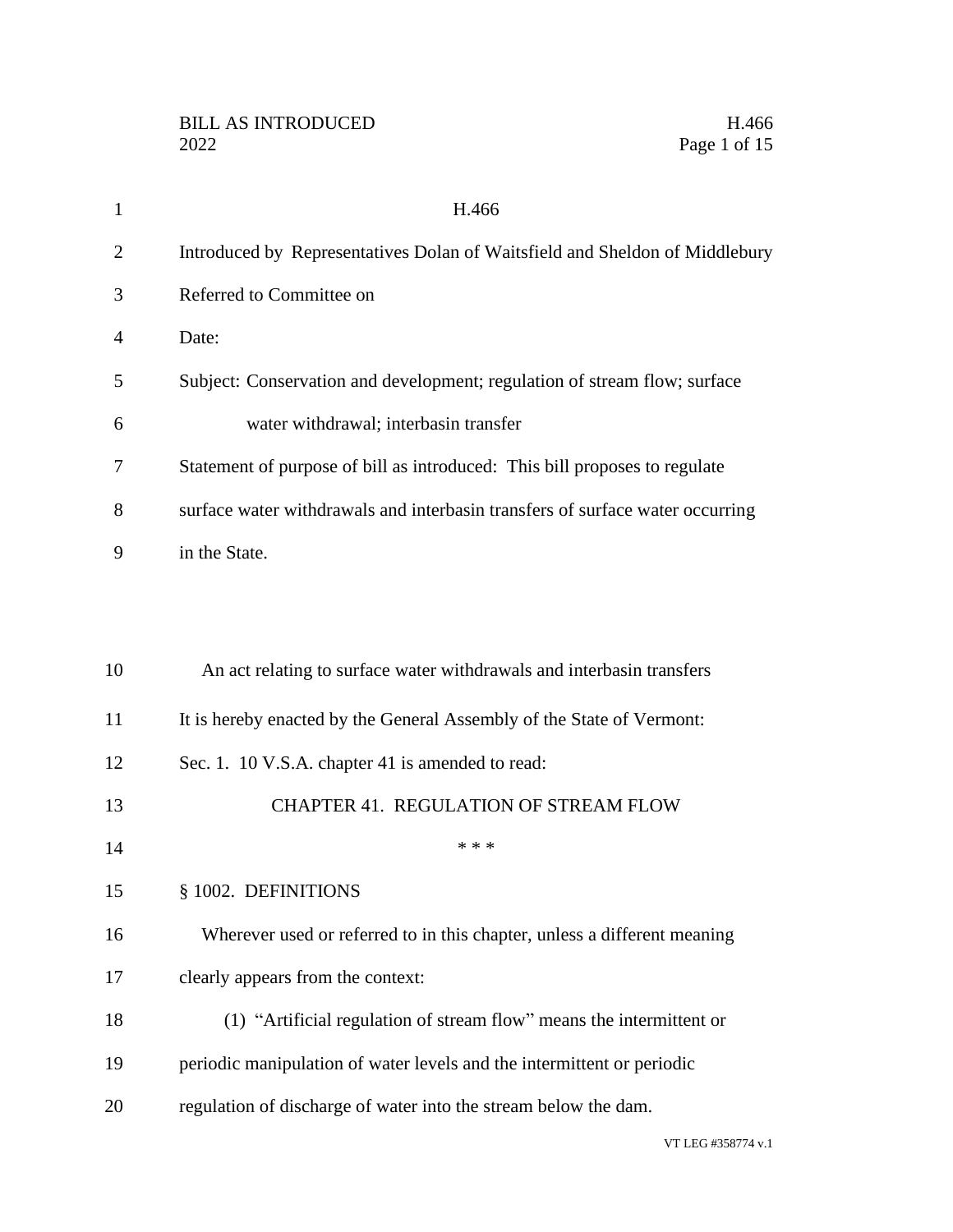| $\mathbf{1}$   | (2) "Banks" means that land area immediately adjacent to the bed of the                      |
|----------------|----------------------------------------------------------------------------------------------|
| $\overline{2}$ | stream, which is essential in maintaining the integrity thereof.                             |
| 3              | (3) "Basin" means the third-level, 6-digit unit of the hydrologic unit                       |
| 4              | hierarchy as defined by the U.S. Geological Survey (USGS), Federal Standards                 |
| 5              | and Procedures for the National Watershed Boundary Dataset, Chapter 3 of                     |
| 6              | Section A, Book 11. "Basin" is also referred to as "Hydrologic Unit Code 6"                  |
| 7              | or "HUC-6".                                                                                  |
| 8              | (4) "Bed" means the maximum area covered by waters of the stream for                         |
| 9              | not less than 15 consecutive days in one year.                                               |
| 10             | (5) "Berm" means a linear fill of earthen material on or adjacent to the                     |
| 11             | bank of a watercourse that constrains waters from entering a flood hazard area               |
| 12             | or river corridor, as those terms are defined in subdivisions $752(3)$ and $(11)$ of         |
| 13             | this title.                                                                                  |
| 14             | $\left(\frac{4}{6}\right)$ "Board" means the Natural Resources Board.                        |
| 15             | (7) "Capacity" means the maximum volume of water capable of being                            |
| 16             | withdrawn by the water withdrawal system.                                                    |
| 17             | $\left(\frac{5}{8}\right)$ "Cross section" means the entire channel to the top of the banks. |
| 18             | $(6)(9)$ "Dam" applies to any artificial structure on a stream, or at the                    |
| 19             | outlet of a pond or lake, that is utilized for holding back water by ponding or              |
| 20             | storage together with any penstock, flume, piping, or other facility for                     |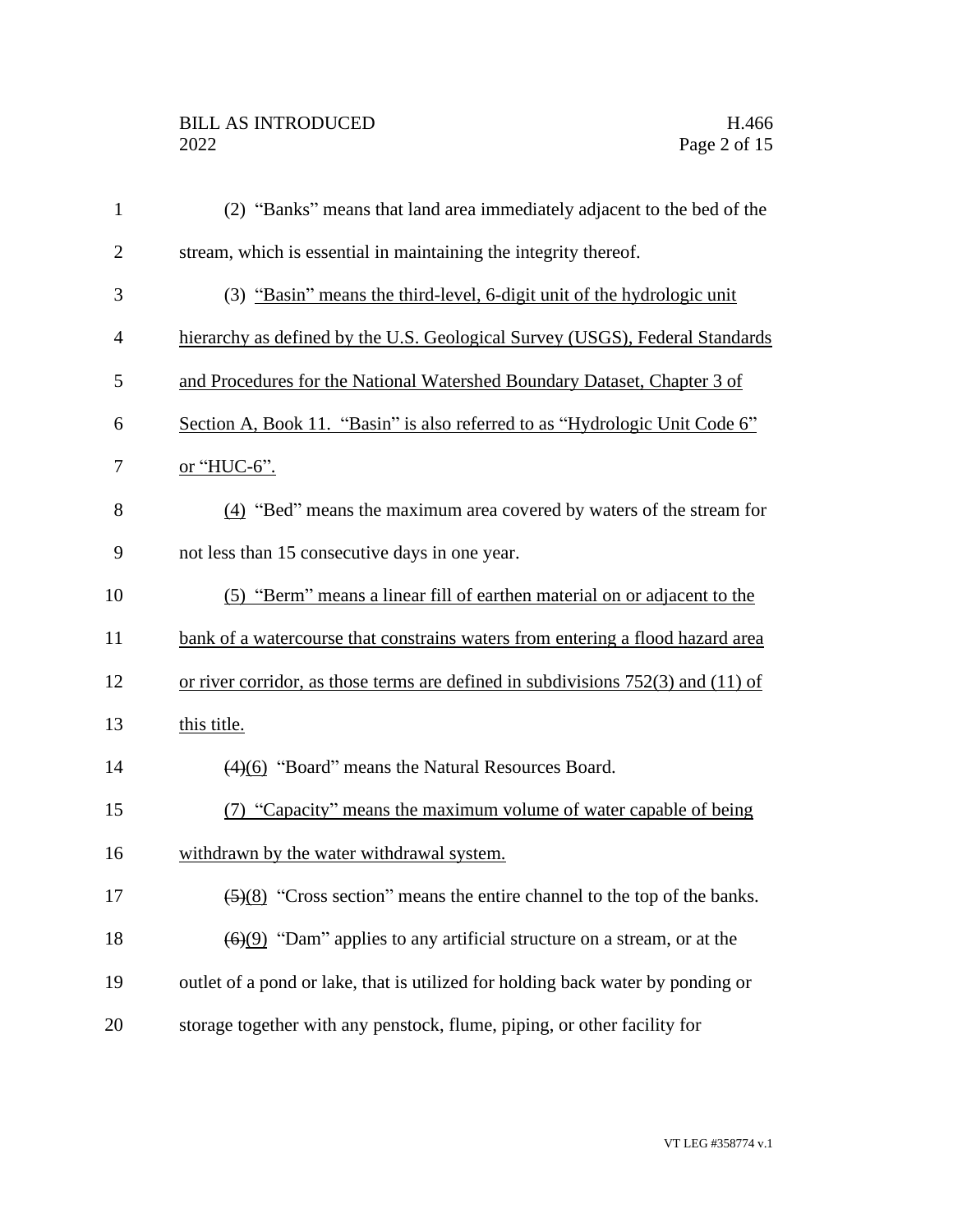# BILL AS INTRODUCED H.466<br>2022 Page 3 of 15

| $\mathbf{1}$   | transmitting water downstream to a point of discharge, or for diverting water |
|----------------|-------------------------------------------------------------------------------|
| $\overline{2}$ | from the natural watercourse to another point for utilization or storage.     |
| 3              | $(7)(10)$ "Department" means the Department of Environmental                  |
| 4              | Conservation.                                                                 |
| 5              | $(8)(11)$ "Existing surface withdrawal" means a surface water withdrawal      |
| 6              | that exists prior to January 1, 2023.                                         |
| 7              | (12) "Frequency" means how often water will be withdrawn from a               |
| 8              | surface water over a period of time.                                          |
| 9              | (13) "Instream material" means:                                               |
| 10             | (A) all gradations of sediment from silt to boulders;                         |
| 11             | (B) ledge rock; or                                                            |
| 12             | (C) large woody debris in the bed of a watercourse or within the              |
| 13             | banks of a watercourse.                                                       |
| 14             | (14) "Interbasin transfer" means the conveyance of surface water              |
| 15             | withdrawn from a basin for use in another basin.                              |
| 16             | (15) "Large woody debris" means any piece of wood within a                    |
| 17             | watercourse with a diameter of 10 or more inches and a length of 10 or more   |
| 18             | feet that is detached from the soil where it grew.                            |
| 19             | (9)(16) "Person" means any individual; partnership; company;                  |
| 20             | corporation; association; unincorporated association; joint venture; trust;   |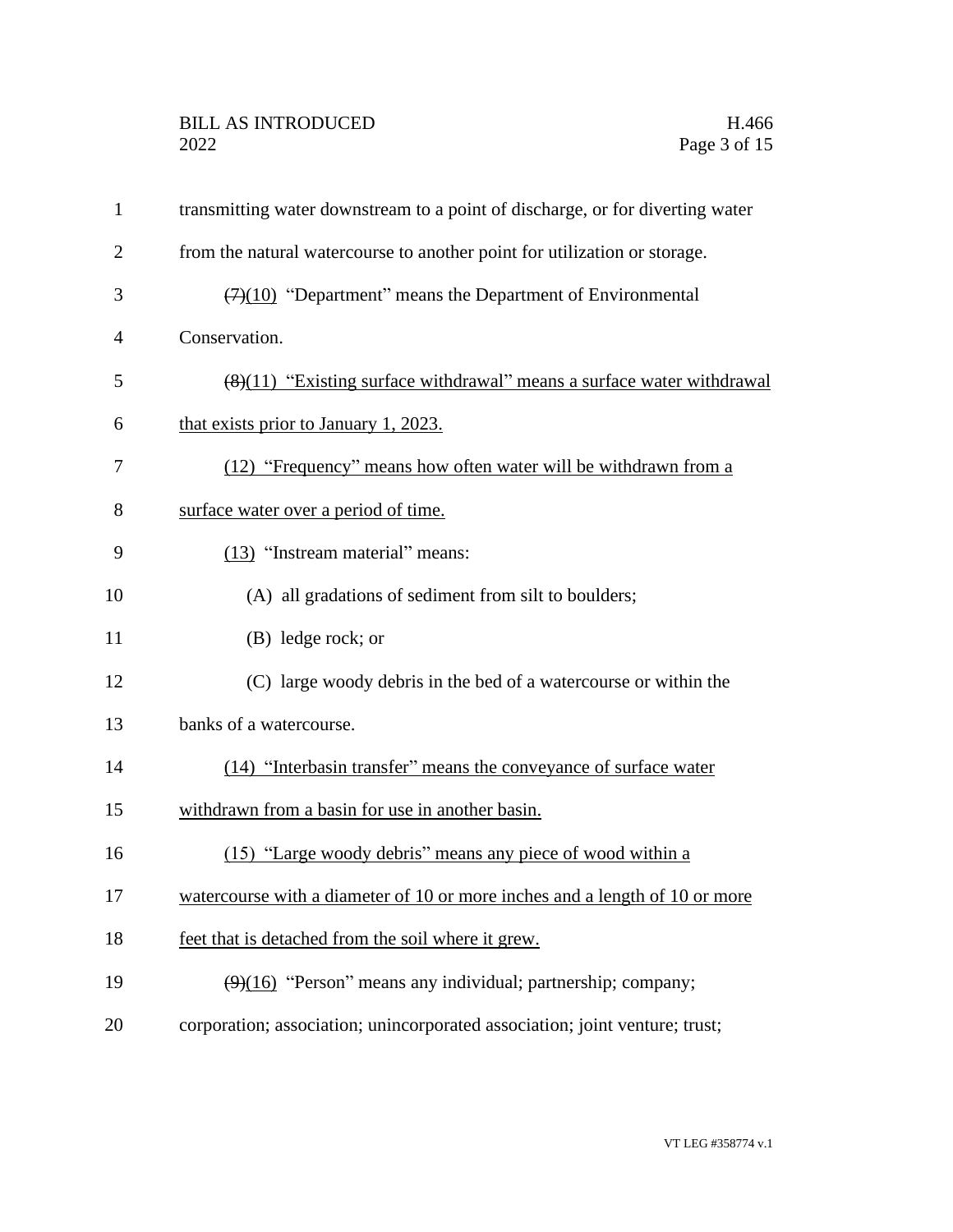| $\mathbf{1}$   | municipality; the State of Vermont or any agency, department, or subdivision     |
|----------------|----------------------------------------------------------------------------------|
| $\mathbf{2}$   | of the State; any federal agency; or any other legal or commercial entity.       |
| 3              | (17) "Rate of withdrawal" means the volume of surface water that is              |
| $\overline{4}$ | withdrawn over a period of time, as reported in gallons per minute.              |
| 5              | (18) "Reasonable and feasible" means available and capable of being              |
| 6              | implemented after consideration of cost, existing technology, logistics in light |
| 7              | of the overall project purpose, environmental impact, and ability to obtain all  |
| 8              | necessary approvals for implementation.                                          |
| 9              | (19) "Secretary" means the Secretary of Natural Resources, or the                |
| 10             | Secretary's duly authorized representative.                                      |
| 11             | (20) "Surface water" means all rivers, streams, creeks, brooks,                  |
| 12             | reservoirs, ponds, lakes, springs, and all bodies of surface waters that are     |
| 13             | contained within, flow through, or border upon the State or any portion of it.   |
| 14             | "Surface water" shall not include the following:                                 |
| 15             | (A) groundwater as defined in section 1391 of this title;                        |
| 16             | $(B)$ artificial waterbodies as defined under section 29A-101(d) of the          |
| 17             | Vermont Water Quality Standards;                                                 |
| 18             | (C) waste treatment systems, including waste management systems                  |
| 19             | constructed as part of a best management practice approved under 6 V.S.A.        |
| 20             | chapter $215$ ;                                                                  |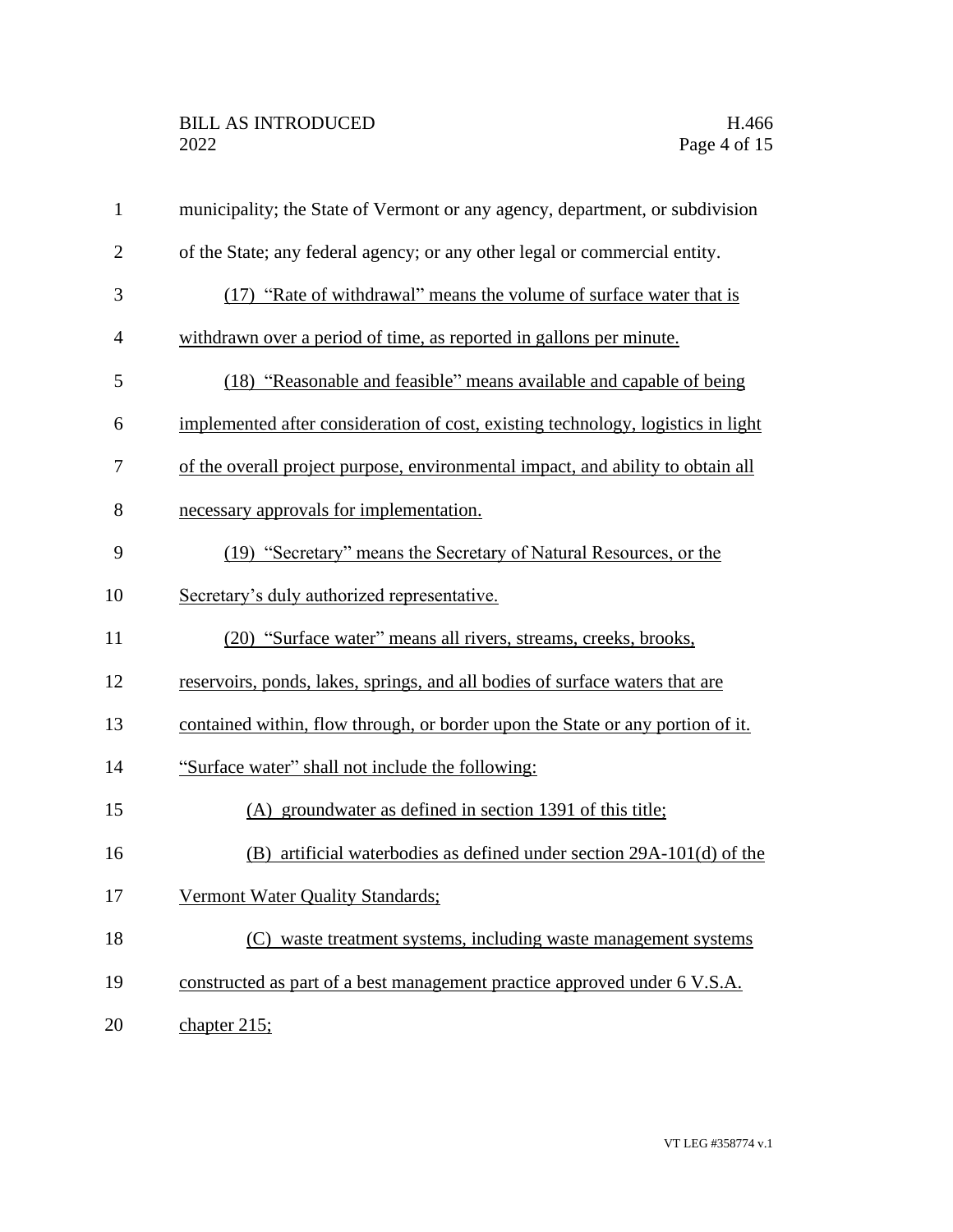| $\mathbf{1}$   | (D) treatment ponds, lagoons, or wetlands created solely to meet the        |
|----------------|-----------------------------------------------------------------------------|
| $\overline{2}$ | requirements of a permit issued for a discharge; and                        |
| 3              | (E) constructed ponds or other impoundments that are used for               |
| $\overline{4}$ | irrigation or watering of livestock and that are not subject to the Vermont |
| 5              | Water Quality Standards.                                                    |
| 6              | (21) "Vermont Water Quality Standards" means the standards adopted          |
| 7              | pursuant to chapter 47 and subdivision $6025(d)(3)$ of this title.          |
| 8              | (10)(22) "Watercourse" means any perennial stream. "Watercourse"            |
| 9              | shall does not include ditches or other constructed channels primarily      |
| 10             | associated with land drainage or water conveyance through or around private |
| 11             | or public infrastructure.                                                   |
| 12             | (11) "Secretary" means the Secretary of Natural Resources, or the           |
| 13             | Secretary's duly authorized representative."                                |
| 14             | (23) "Watershed" means a region containing waters that drain into a         |
| 15             | particular brook, stream, river, or other body of water.                    |
| 16             | (24) "Withdrawal" means the intentional diversion from a surface water      |
| 17             | by pumping, gravity, or other method for the purpose of being used for      |
| 18             | irrigation, industrial uses, snowmaking, livestock watering, water supply,  |
| 19             | aquaculture, or other off-stream uses. "Withdrawal" does not include        |
| 20             | hydroelectric projects that are regulated by the Federal Energy Regulatory  |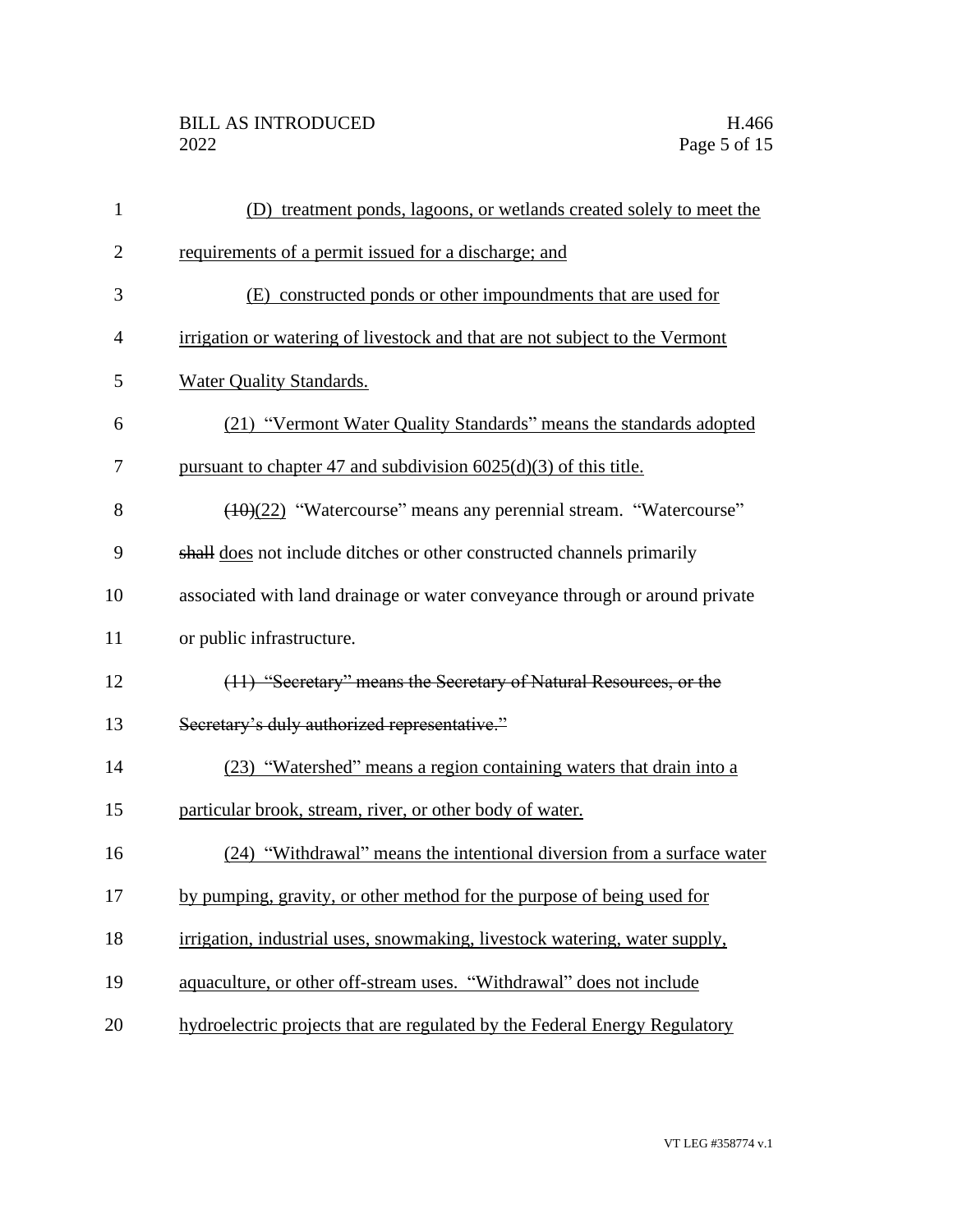| 1              | Commission or the Public Utility Commission. "Withdrawal" does not include           |
|----------------|--------------------------------------------------------------------------------------|
| $\overline{2}$ | direct consumption of surface water by livestock.                                    |
| 3              | (12) "Berm" means a linear fill of earthen material on or adjacent to the            |
| 4              | bank of a watercourse that constrains waters from entering a flood hazard area       |
| 5              | or river corridor, as those terms are defined in subdivisions $752(3)$ and $(11)$ of |
| 6              | this title.                                                                          |
| 7              | (13) "Large woody debris" means any piece of wood within a                           |
| 8              | watercourse with a diameter of 10 or more inches and a length of 10 or more          |
| 9              | feet that is detached from the soil where it grew.                                   |
| 10             | * * *                                                                                |
| 11             | Subchapter 4. Surface Water Withdrawals and Interbasin Transfers                     |
| 12             | § 1041. POLICY ON SURFACE WATER WITHDRAWALS FOR                                      |
| 13             | OFF-STREAM USES OTHER THAN SNOWMAKING                                                |
| 14             | (a) This subchapter is intended to establish policy and standards for surface        |
| 15             | water withdrawals that are consistent with section 1001 and chapter 47 of this       |
| 16             | title, including the Vermont Water Quality Standards.                                |
| 17             | (b) The policy established under this subchapter is to:                              |
| 18             | (1) assure the protection, maintenance, and restoration of the chemical,             |
| 19             | physical, and biological water quality, including water quantity, necessary to       |
| 20             | sustain aquatic communities and stream function;                                     |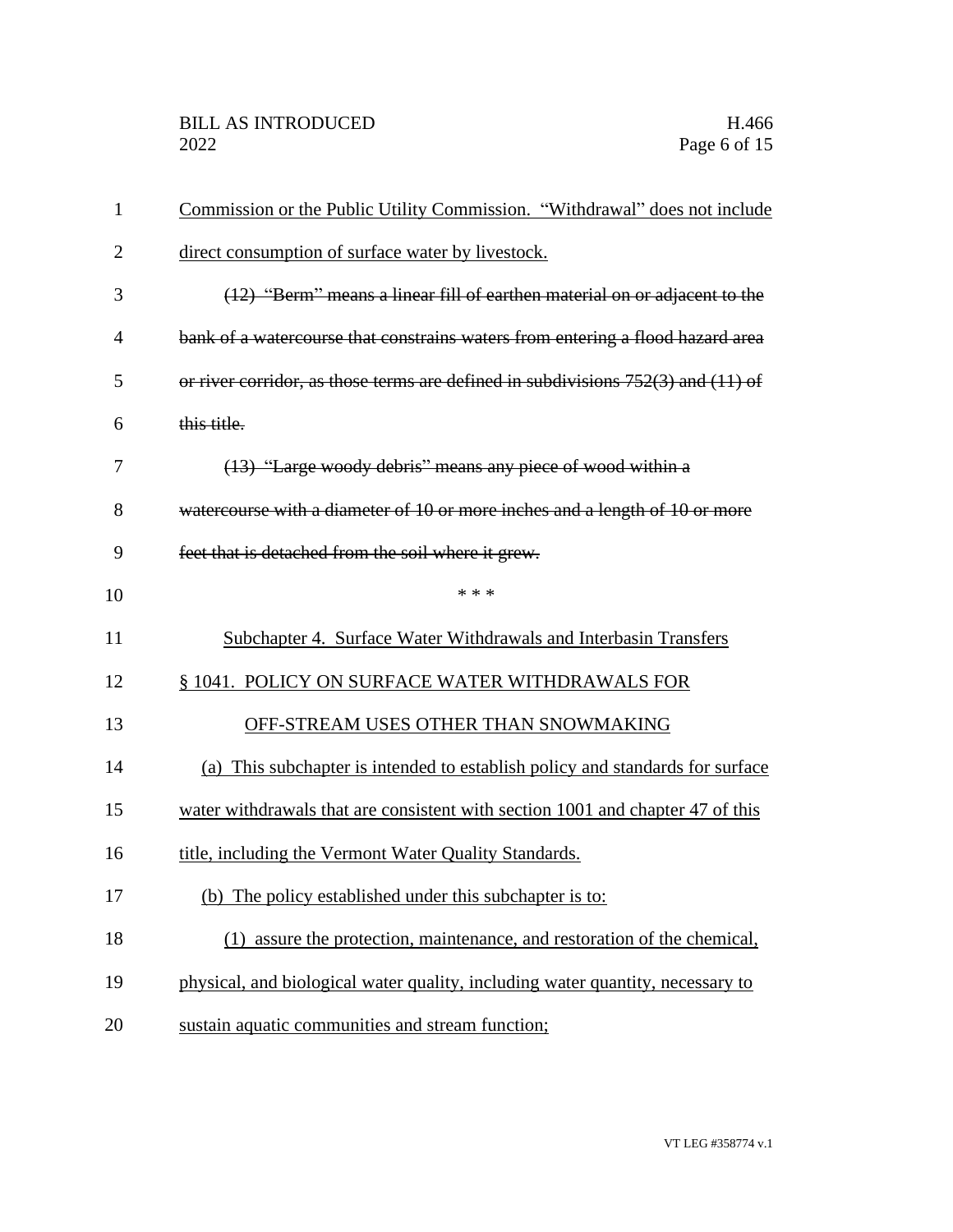# BILL AS INTRODUCED H.466<br>2022 Page 7 of 15

| $\mathbf{1}$   | (2) help to provide for and enhance the viability of those sectors and            |
|----------------|-----------------------------------------------------------------------------------|
| $\overline{2}$ | industries that rely on the use of surface waters and are important to Vermont's  |
| 3              | economy;                                                                          |
| $\overline{4}$ | (3) permit surface water withdrawals and the construction of                      |
| 5              | appurtenant facilities and related systems for uses other than snowmaking,        |
| 6              | based on an analysis of the need for water and the consideration of alternatives, |
| 7              | and consistent with this and related policies and other applicable laws and       |
| 8              | rules; and                                                                        |
| 9              | (4) recognize that existing users of the State's waters for off-stream uses       |
| 10             | that may have an adverse effect on water quality should have time and             |
| 11             | opportunity to improve water quality.                                             |
| 12             | § 1042. REGISTRATION AND REPORTING; EXCEPTIONS                                    |
| 13             | (a) Registration. Beginning on January 1, 2023, any person withdrawing            |
| 14             | 5,000 gallons or more of surface water within a 24-hour period shall register     |
| 15             | with the Secretary. Registration shall be made on a form provided by the          |
| 16             | Secretary, and shall include the following information:                           |
| 17             | (1) the location of each withdrawal, including each impacted surface              |
| 18             | water;                                                                            |
| 19             | the frequency and rate of each withdrawal;                                        |
| 20             | (3) a description of the use or uses of the water to be withdrawn;                |
| 21             | (4) the capacity of the system to be used for the withdrawal; and                 |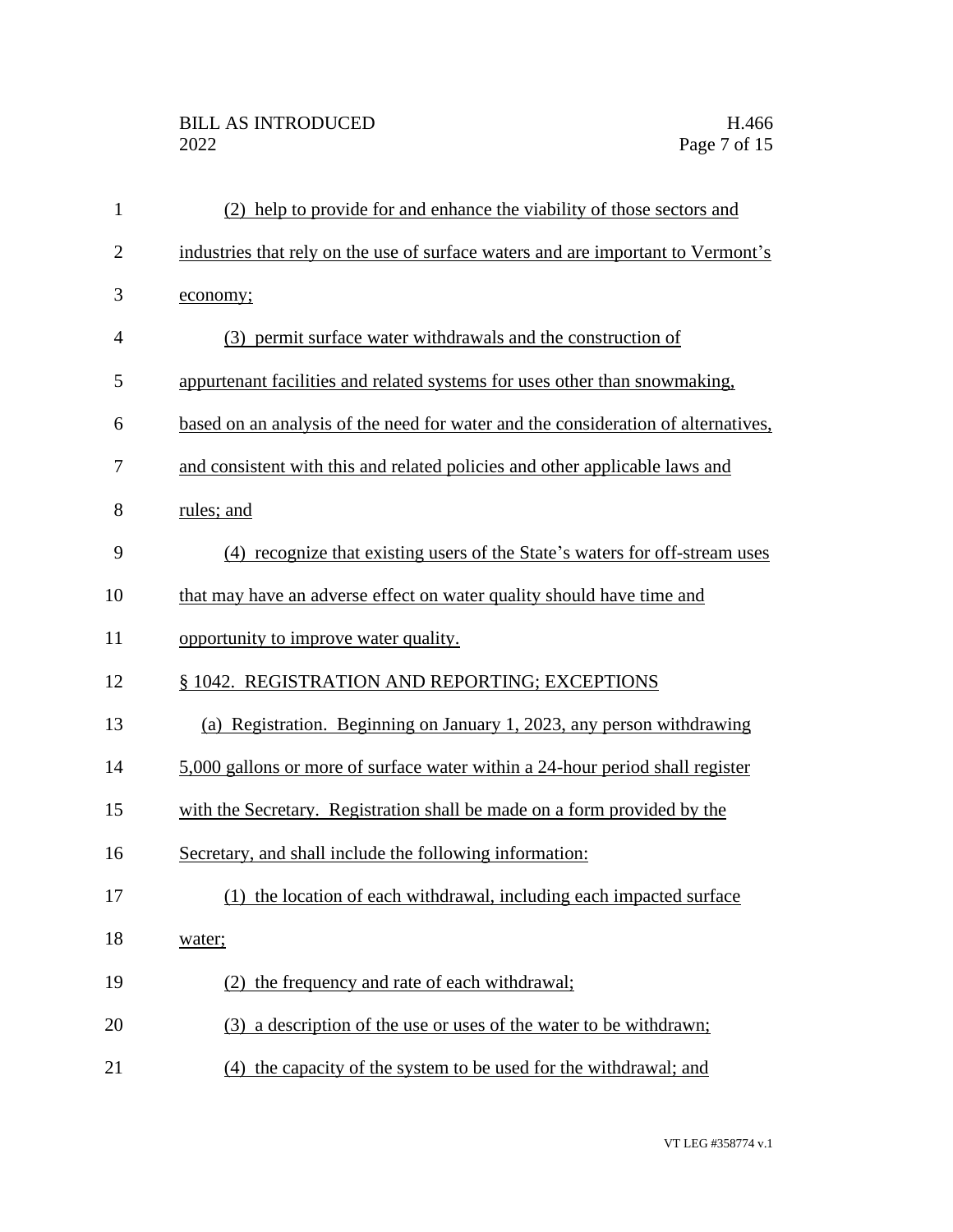| $\mathbf{1}$   | (5) a schedule for the withdrawal.                                              |
|----------------|---------------------------------------------------------------------------------|
| $\overline{2}$ | (b) Report. Beginning on January 1, 2023, a person that is required to          |
| 3              | register a surface water withdrawal pursuant to subsection (a) of this section  |
| $\overline{4}$ | shall file an annual report with the Secretary. Reports shall be filed annually |
| 5              | by January 15 of the following year. The report shall be made on a form         |
| 6              | provided by the Secretary and shall include all of the following information:   |
| 7              | (1) the total amount of water withdrawn each month;                             |
| 8              | the location of each withdrawal, including each impacted surface                |
| 9              | water;                                                                          |
| 10             | (3) the daily maximum withdrawal for each month;                                |
| 11             | (4) the date of daily maximum withdrawal; and                                   |
| 12             | (5) any other information required by the Secretary.                            |
| 13             | (c) Methods of estimating withdrawals. The following methods shall be           |
| 14             | used to report the amounts of withdrawn surface water required to be reported   |
| 15             | under subsection (b) of this section:                                           |
| 16             | Withdrawals of between 5,000 and 50,000 gallons of surface water                |
| 17             | in a 24-hour period shall either provide an estimate of total volume or provide |
| 18             | meter data. The report shall describe how any estimate was calculated.          |
| 19             | (2) Withdrawals of more than 50,000 gallons of surface water in a 24-           |
| 20             | hour period shall provide meter data.                                           |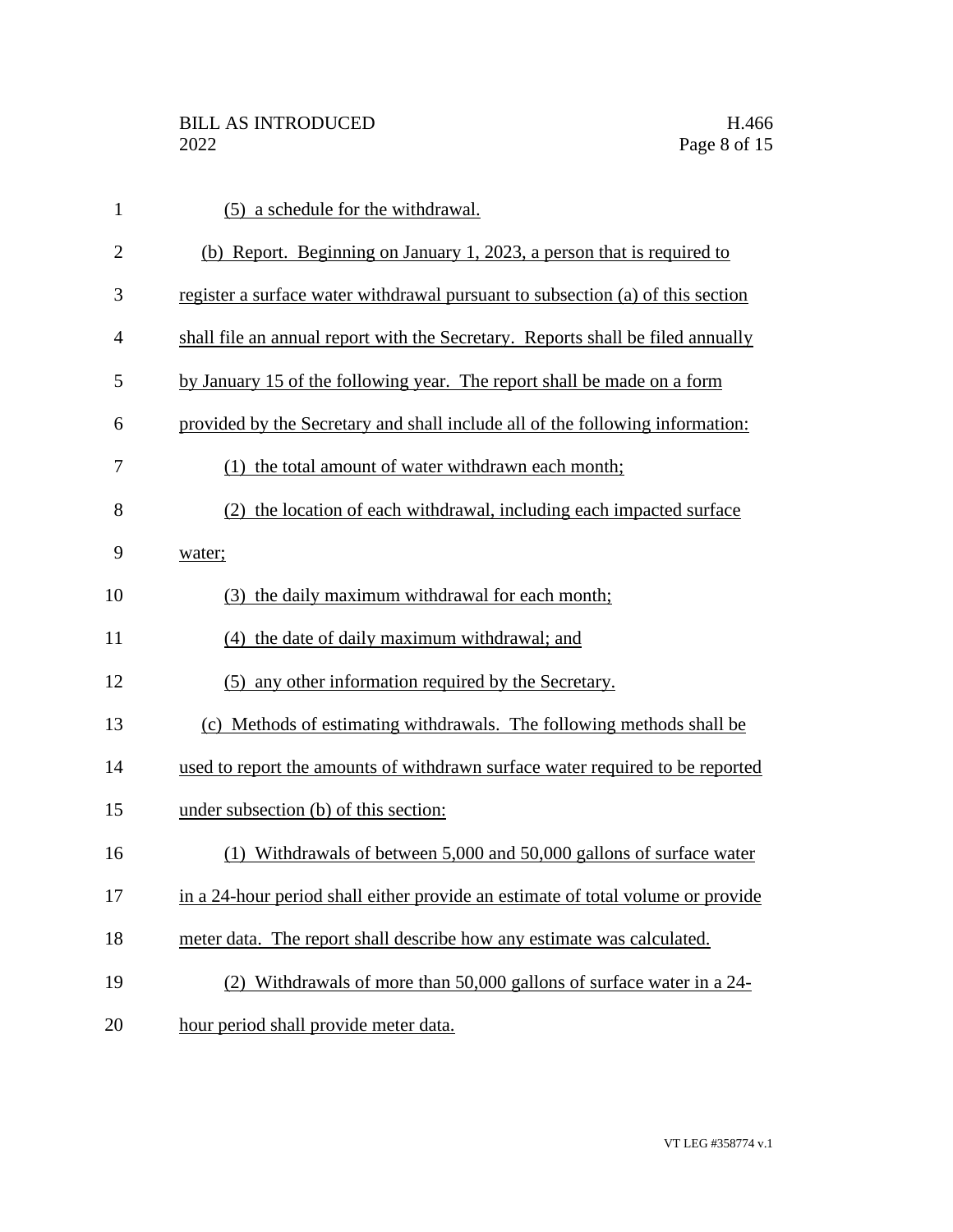# BILL AS INTRODUCED H.466<br>2022 Page 9 of 15

| $\mathbf{1}$   | (d) Exceptions. The following withdrawals shall not be subject to the          |
|----------------|--------------------------------------------------------------------------------|
| $\overline{2}$ | requirements of subsection (a) or (b) of this section:                         |
| 3              | (1) surface water withdrawals for fire suppression or other public             |
| 4              | emergency response purposes;                                                   |
| 5              | (2) surface water withdrawals required to report under subchapter 3 of         |
| 6              | this chapter for snowmaking uses;                                              |
| 7              | (3) surface water withdrawals approved pursuant to 10 V.S.A. chapter           |
| 8              | 56 on public water supply and the rules adopted thereunder for use as a public |
| 9              | drinking water supply; and                                                     |
| 10             | (4) a surface water withdrawal reported to the Secretary under any             |
| 11             | project that requires the reporting of substantially similar data.             |
| 12             | § 1043. PERMIT REQUIREMENT; PROGRAM DEVELOPMENT                                |
| 13             | (a) Program development. On or before July 1, 2026, the Secretary shall        |
| 14             | implement a surface water withdrawal permitting program that is consistent     |
| 15             | with section 1041 of this subchapter. The program shall be developed to:       |
| 16             | (1) require a permit or other authorization for surface water withdrawals      |
| 17             | based on potential impacts to surface waters or other factors, and establish   |
| 18             | conditions of operation necessary to protect surface waters and the Vermont    |
| 19             | <b>Water Quality Standards;</b>                                                |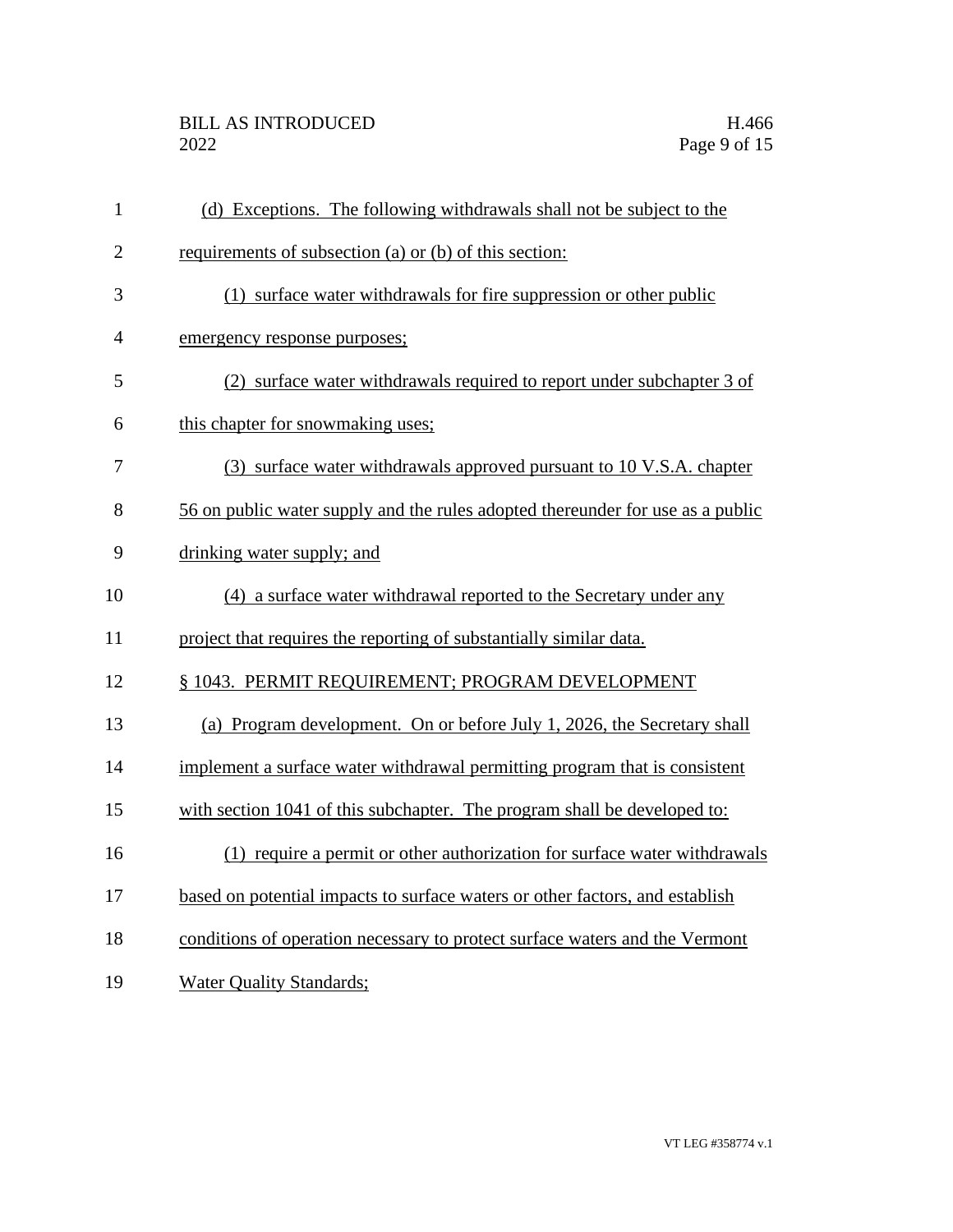# BILL AS INTRODUCED H.466<br>2022 Page 10 of 15

| $\mathbf{1}$   | (2) consider surface water withdrawal registration and reporting                |
|----------------|---------------------------------------------------------------------------------|
| $\overline{2}$ | information submitted pursuant to section 1042 of this chapter in the           |
| 3              | establishment of permitting thresholds and other permitting requirements;       |
| 4              | (3) require efficient use and conservation of surface water;                    |
| 5              | ensure that withdrawals comply with the Vermont water quality<br>(4)            |
| 6              | standards;                                                                      |
| 7              | (5) establish limitations on withdrawals based on low flow or drought           |
| 8              | conditions and the development of potential alternatives to meet surface water  |
| 9              | withdrawal needs in such cases; and                                             |
| 10             | (6) require assessment of any reasonable and feasible alternatives to           |
| 11             | proposed withdrawals that may have less of an impact on surface water quality.  |
| 12             | (b) Application. Application for a permit to withdraw surface water under       |
| 13             | the program established under subsection (a) of this section shall be made on a |
| 14             | form provided by the Secretary, and shall include the following information:    |
| 15             | (1) the location of each withdrawal, including the identification and type      |
| 16             | of each impacted surface water;                                                 |
| 17             | (2) a description of the use or uses of the water to be withdrawn;              |
| 18             | (3) a description of the proposed method of water withdrawal;                   |
| 19             | the frequency and rate of the withdrawal;<br>(4)                                |
| 20             | an estimated schedule for the withdrawal;<br>(5)                                |
| 21             | (6) the capacity of the system to be used for the withdrawal;                   |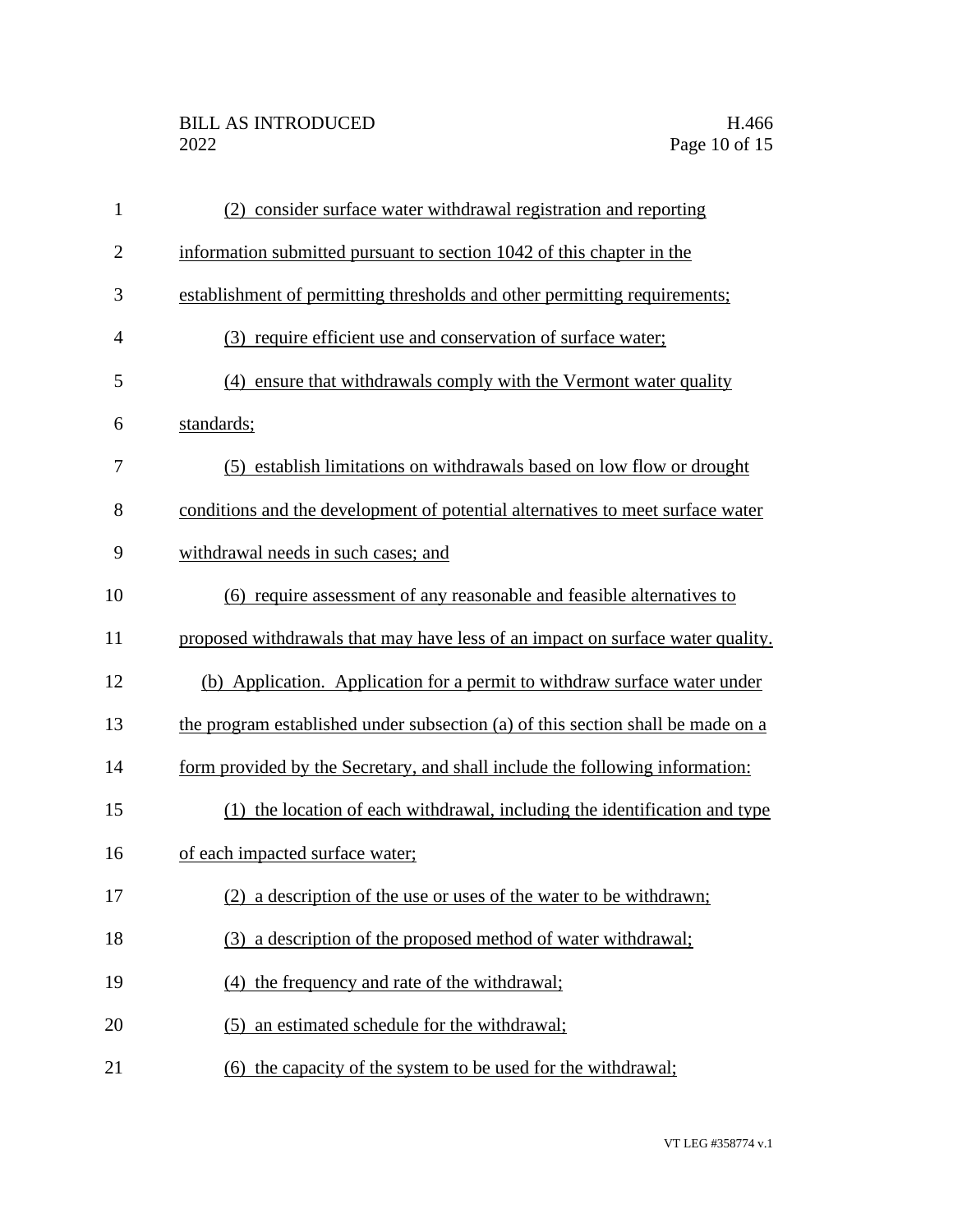# BILL AS INTRODUCED H.466<br>2022 Page 11 of 15

| $\mathbf{1}$   | the location of the proposed return flow of the withdrawn water, and<br>(7)   |
|----------------|-------------------------------------------------------------------------------|
| $\overline{2}$ | whether the withdrawal is an interbasin transfer;                             |
| 3              | (8) an estimate of the volume of water needed for the proposed use or         |
| 4              | uses;                                                                         |
| 5              | (9) a description of the alternative means considered for the proposed        |
| 6              | uses of water that will have less of an impact on surface water quality; and  |
| 7              | (10) any other information required by the Secretary.                         |
| 8              | (c) Permits. The Secretary may issue a general permit to authorize certain    |
| 9              | withdrawal activities. A permit issued under this subchapter shall be for a   |
| 10             | period of not longer than 10 years from the date of issuance.                 |
| 11             | (d) Exceptions. A permit required under this subchapter shall not be          |
| 12             | required for surface water withdrawals for fire suppression or other public   |
| 13             | emergency response purposes.                                                  |
| 14             | (e) Existing surface water withdrawals.                                       |
| 15             | (1) Snowmaking withdrawals. Existing withdrawals approved pursuant            |
| 16             | to subchapter 3 of this chapter for snowmaking shall be reviewed pursuant to  |
| 17             | subdivision $(f)(1)$ of this section.                                         |
| 18             | Nonsnowmaking withdrawals.                                                    |
| 19             | (A) A permit required under this subchapter shall not be required             |
| 20             | until July 1, 2030 for an existing surface water withdrawal for nonsnowmaking |
| 21             | purposes, provided that:                                                      |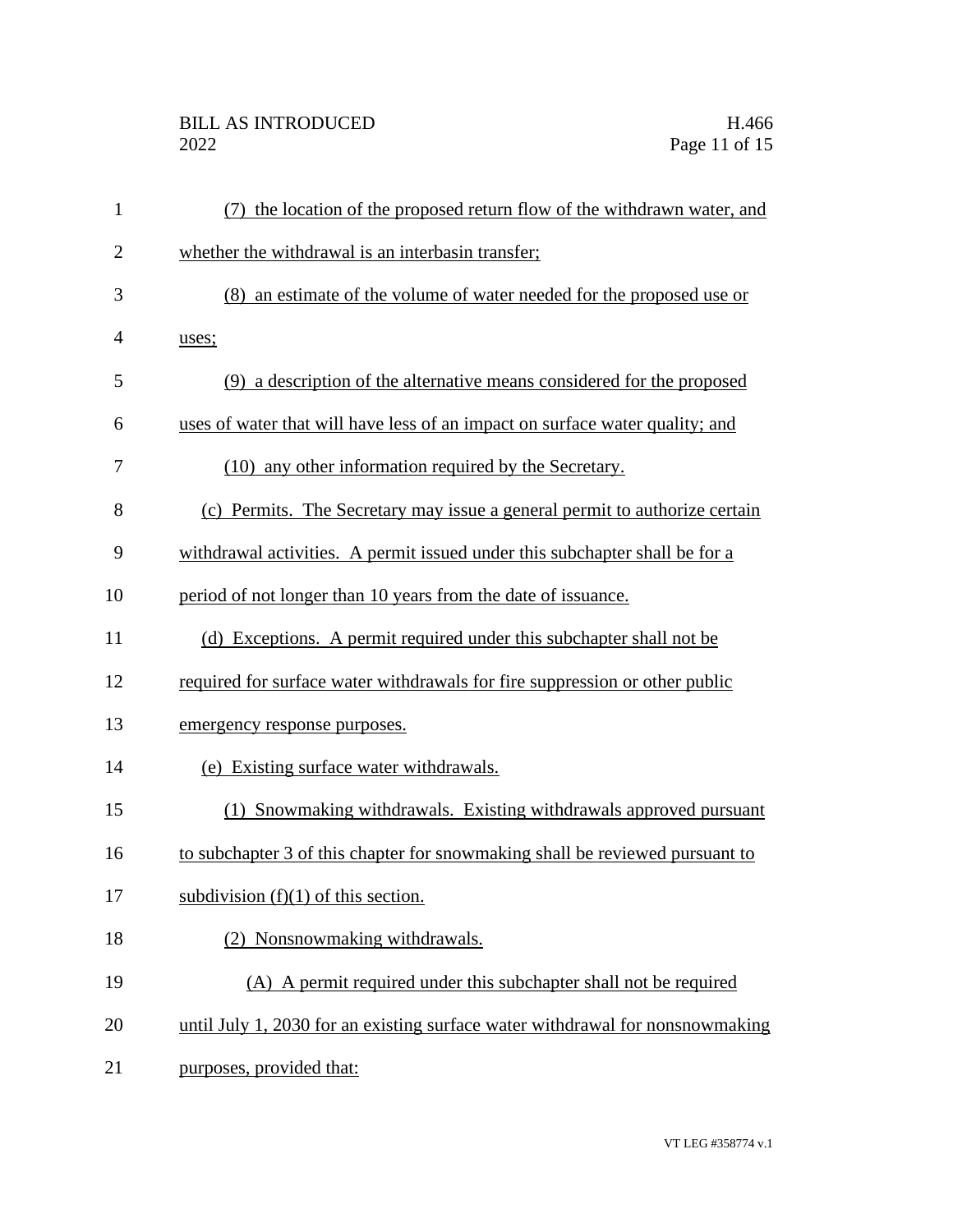| $\mathbf{1}$   | (i) the existing surface water withdrawal is both registered and                  |
|----------------|-----------------------------------------------------------------------------------|
| $\overline{2}$ | reported to the Secretary pursuant to section 1042 of this title on an annual     |
| 3              | basis; and                                                                        |
| $\overline{4}$ | (ii) no expansion of the existing surface water withdrawal occurs                 |
| 5              | on or after January 1, 2023.                                                      |
| 6              | (B) For purposes of this subdivision, an expansion includes an                    |
| 7              | increase in reported surface water withdrawal rate or volume or increase in       |
| 8              | reported capacity of the system.                                                  |
| 9              | (f) Surface water withdrawals for snowmaking.                                     |
| 10             | (1) Existing withdrawals. Existing surface water withdrawals for                  |
| 11             | snowmaking purposes that have been reviewed and approved pursuant to              |
| 12             | subchapter 3 of this chapter shall not require additional technical review by the |
| 13             | Secretary under this subchapter, provided that the approved snowmaking            |
| 14             | activity is operated in compliance with the terms and conditions of the           |
| 15             | Secretary's approval. For such activities, the Secretary may issue a permit       |
| 16             | under the rules adopted pursuant to this subchapter.                              |
| 17             | (2) New withdrawals. Proposed surface water withdrawals for new                   |
| 18             | snowmaking activities that require review pursuant to subchapter 3 of this        |
| 19             | chapter shall be reviewed by the Secretary in accordance with the rules           |
| 20             | adopted pursuant to section 1032 of this title. If the Secretary determines that  |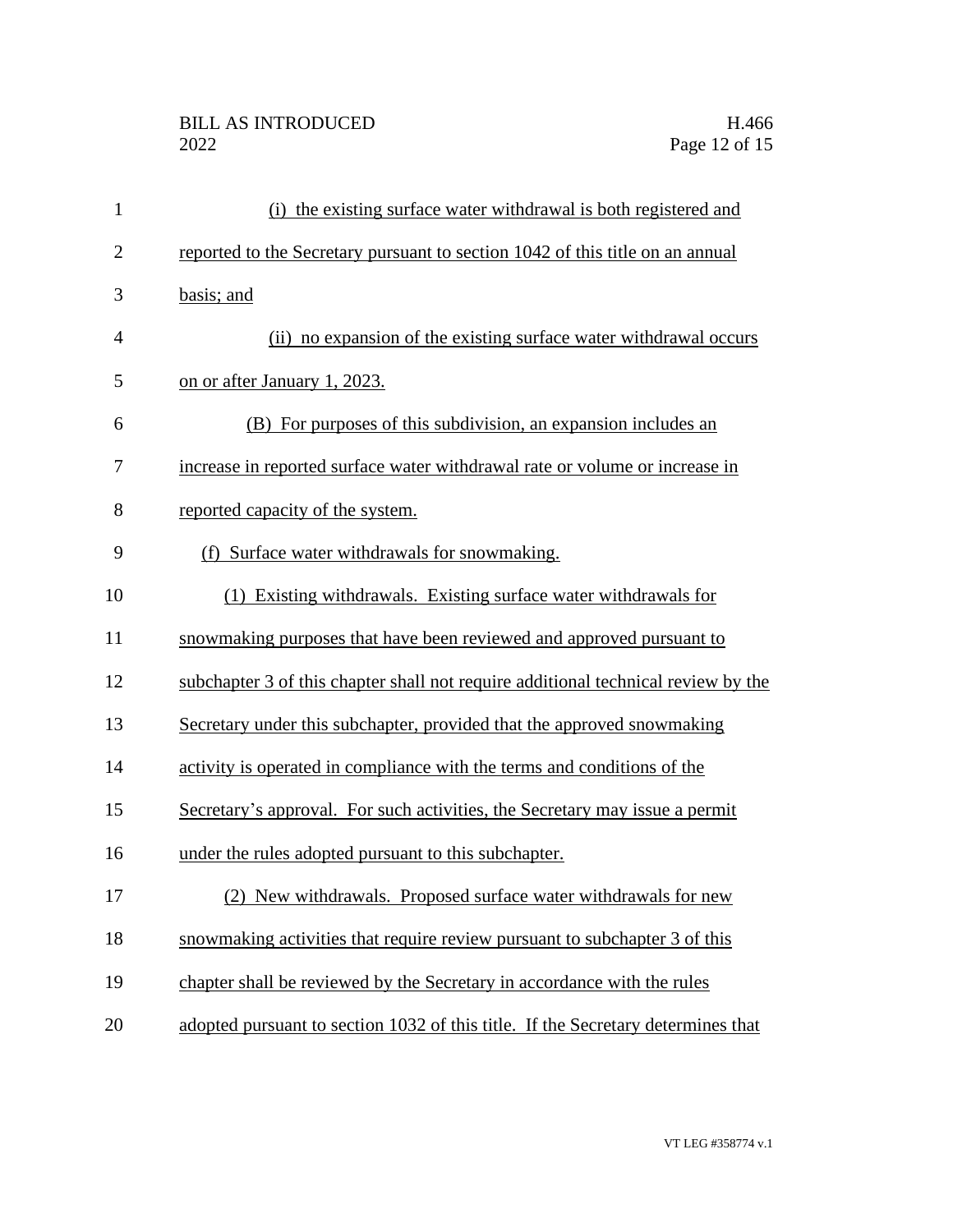| $\mathbf{1}$   | the proposed activity is consistent with those rules, the Secretary shall issue a  |
|----------------|------------------------------------------------------------------------------------|
| $\overline{2}$ | permit required by section 1045 of this section for that activity.                 |
| 3              | $(g)$ Enforcement.                                                                 |
| 4              | (1) The Secretary may require a person to obtain a permit under this               |
| 5              | subchapter when the Secretary, in the Secretary's discretion, determines that a    |
| 6              | withdrawal or other action circumvents the requirements of this subchapter.        |
| 7              | (2) If the Secretary finds that a withdrawal subject to this subchapter            |
| 8              | results in the construction, installation, operation, or maintenance of any        |
| 9              | facility or condition that results in or can reasonably be expected to result in a |
| 10             | violation of the Vermont Water Quality Standards, the Secretary may issue an       |
| 11             | order establishing reasonable and proper methods and procedures for the            |
| 12             | control of that activity in order to reduce or eliminate the violation.            |
| 13             | (h) Reservation. Nothing in this subchapter shall be interpreted to                |
| 14             | supersede, limit, or otherwise effect the Secretary's authority to take action     |
| 15             | pursuant to section 1272 of this title or other applicable provision of law or     |
| 16             | rule.                                                                              |
| 17             | § 1044. INTERBASIN TRANSFERS OF SURFACE WATERS                                     |
| 18             | (a) Review of HUC 6 interbasin transfers. The Secretary shall review any           |
| 19             | interbasin transfer pursuant to the Vermont Water Quality Standards and other      |
| 20             | requirements of State law listed in subdivision 1253(h)(1) of this title. This     |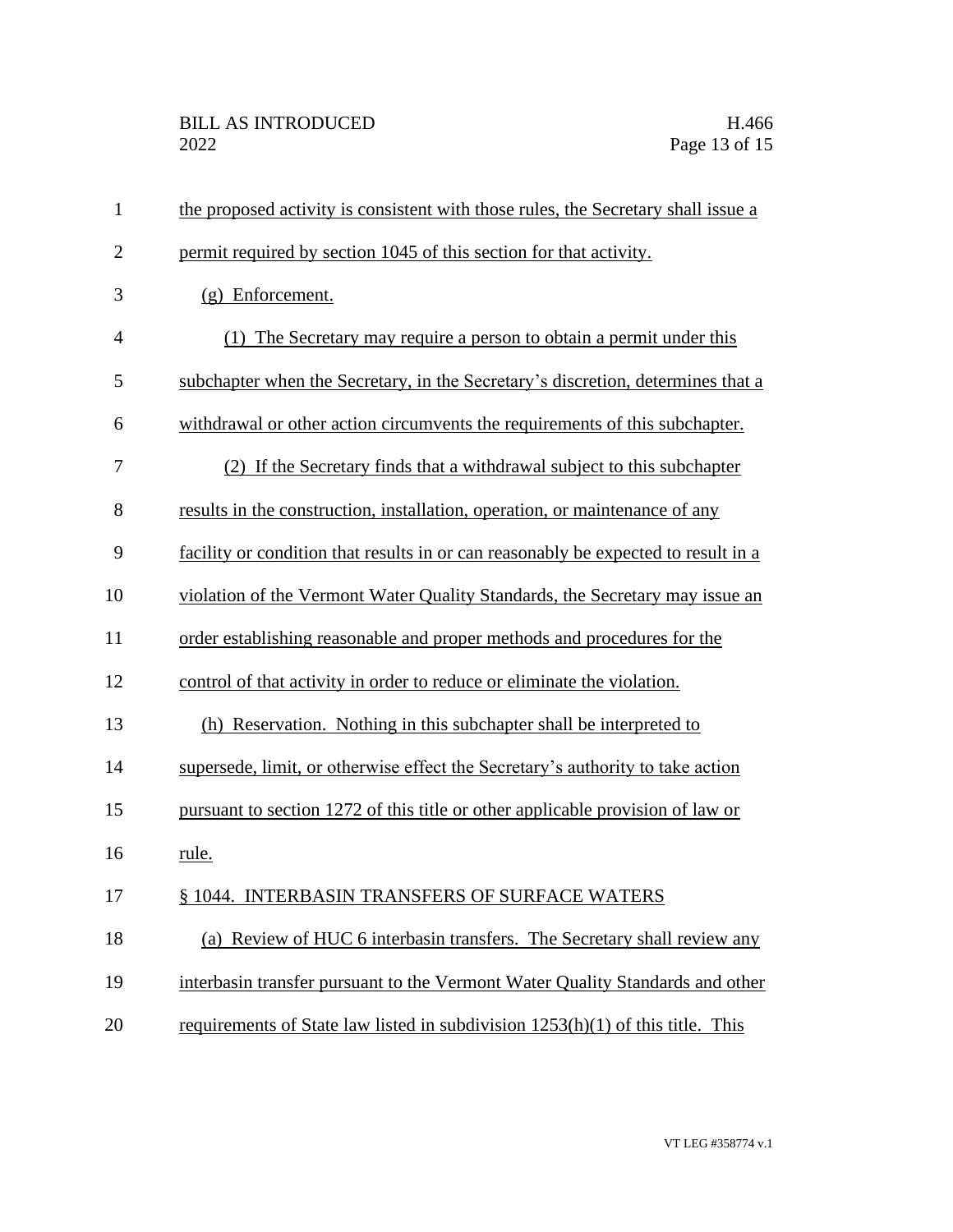| $\mathbf{1}$ | review shall be in addition to any applicable standards and permitting            |
|--------------|-----------------------------------------------------------------------------------|
| $\mathbf{2}$ | requirements adopted pursuant to subsection 1043(a) of this title.                |
| 3            | (b) Review of other transfers likely to violate Vermont Water Quality             |
| 4            | Standards. The Secretary may review any other surface water withdrawal that       |
| 5            | includes the transfer of surface water from one watershed to another watershed    |
| 6            | under the requirements of subsection (a) of this section if the Secretary         |
| 7            | determines that the activity is likely to result in a violation of the Vermont    |
| 8            | Water Quality Standards. The Secretary shall make a determination under this      |
| 9            | subsection based on a review of information set forth under subsection 1043(b)    |
| 10           | of this title that is readily available to the Secretary.                         |
| 11           | § 1045. RULEMAKING.                                                               |
| 12           | The Secretary shall adopt rules to implement the requirements of this             |
| 13           | Subchapter.                                                                       |
| 14           | Sec. 2. 10 V.S.A. § $1253(h)(1)$ is amended to read:                              |
| 15           | $(h)(1)$ The Secretary shall administer a Clean Water Act Section 401             |
| 16           | certification program to review activities that require a federal license or      |
| 17           | permit or activities subject to regulation under chapter 47, subchapter 4 of this |
| 18           | title to ensure that a proposed activity complies with the Vermont Water          |
| 19           | Quality Standards, as well as with any other appropriate requirement of State     |
| 20           | law, including:                                                                   |